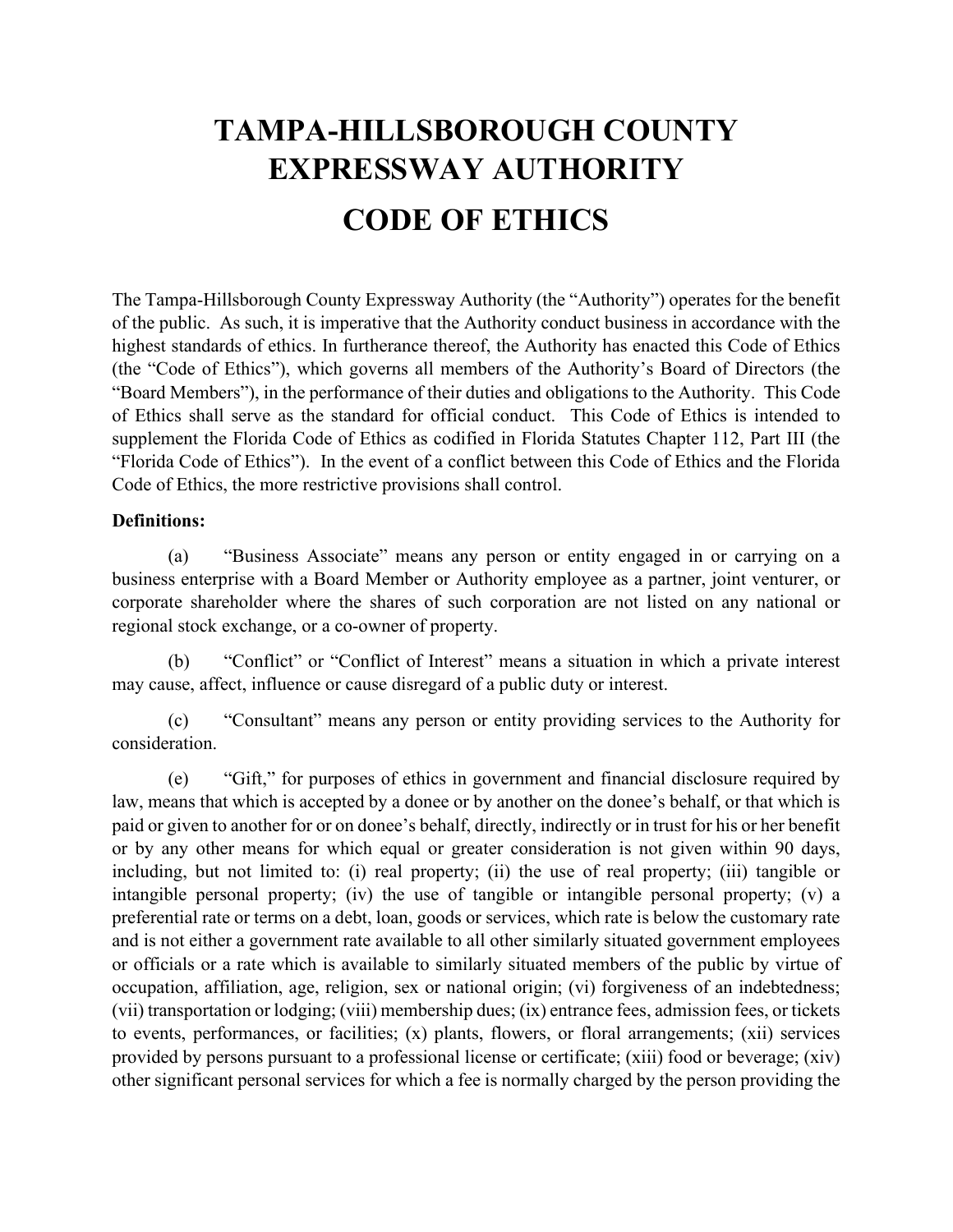services; or (xv) any other similar service or thing having an identifiable value not already provided for in this section or as found in Section 112.312(11), F.S.

"Gift" does not include: (a) salary, benefit, service, fees, commissions, gifts or expenses associated primarily with the donee's employment, business or service as an officer or director of a corporation or organization; (b) contributions or expenditures reported pursuant to Chapter 106, Florida Statutes, campaign related personal services provided without compensation by individuals volunteering their time, or any other contribution or expenditure by a political party; (c) an honorarium or an expense related to an honorarium event paid to a person and/or his or her spouse, (d) an award, plaque, certificate or similar personalized item given in recognition of the donee's public, civic, charitable or professional service; (e) an honorary membership in a service or a fraternal organization presented merely as a courtesy by such organization; (f) the use of a public facility or public property made available by a governmental agency for a public purpose; (g) or other such items as identified in Florida Statutes Section 112.312(12)(a).

(f) "Member" or "Board Member" means those persons who comprise the governing body of the Authority, as described in the Authority enabling legislation, including ex officio members.

(g) "Authority" means the Tampa-Hillsborough County Expressway Authority, as created under Part IV, Chapter 348, Florida Statutes.

(h) "Purchasing Agent" means an Authority employee having the authority to commit the expenditure of Authority funds through a contract for, or the purchase of, any goods, services, or interest in real property for the Authority.

(i) "Relative" means an individual who is related to a Board Member or employee as father, mother, son, daughter, sister, uncle, aunt, first cousin, nephew, niece, husband, wife, fatherin-law, mother-in-law, son-in-law, daughter-in-law, brother-in-law, sister-in-law, stepfather, stepmother, stepson, stepdaughter, stepbrother, stepsister, half-brother or half-sister, grandparent, great grandparent, grandchild, great grandchild, step grandparent, step great grandparent, step grandchild, step great grandchild, person who is engaged to be married to the Authority Board Member or employee or who otherwise holds themselves out as or is generally known as the person whom the Board Member or employee intends to marry or with whom the Board Member or employee intends to form a household, or any other natural person having the same legal residence as the public officer or employee.

(m) "Reporting Individual" means any individual who is required by law, pursuant to Section 8, Article 11 of the State Constitution, or Section 112.3144, Florida Statutes, to file full or limited public disclosure of his or her financial interest.

(n) "Vendor" means a person or entity providing goods to the Authority for consideration.

## **Standards of Conduct in Public Service**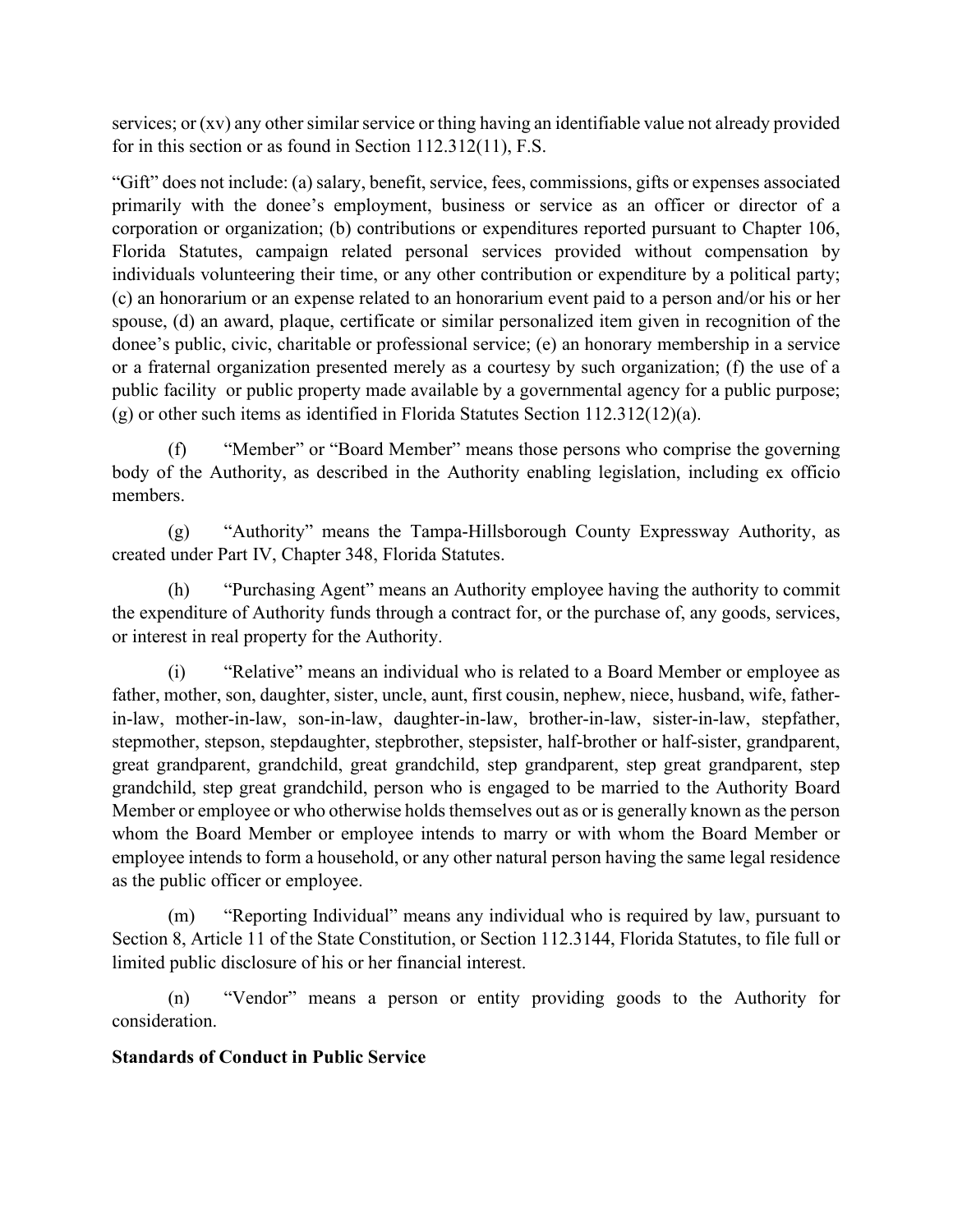All Board Members and employees are considered public agents holding their positions for the benefit of the public. In their official capacity, they are required to observe the highest standards of ethics consistent with the law, as well as the rules contained within this policy. Board Members and employees shall maintain the qualities expected of a public official, including but not limited to, honesty, integrity, courtesy, efficiency, fairness, accountability, transparency and respect.

# **Avoidance of Conflicts of Interest**

No Authority Board Member or employee shall have any interest, financial or otherwise, direct or indirect, engage in any business transaction or professional activity, or incur any obligation of any nature that substantially conflicts with the proper discharge of his or her duties to the Authority in the public interest.

# **Applicable Law**

The Authority hereby recognizes that Part III of Chapter 112, Florida Statutes, applies to Board Members as well as certain Authority employees. The Authority hereby adopts the policy and provisions of Chapter 112, Part III, and also makes those provisions applicable to all Authority employees. Therefore, while certain Authority employees may not be subject to the provisions and disciplinary consequences of Chapter 112, Florida Statutes, they will be subject to the provisions and disciplinary consequences contained within the employee handbook. In the event of conflict between this Code of Ethics and the provisions of Chapter 112, as the same may from time to time be amended by the Legislature, the more restrictive provisions shall control.

## **Conflicts of Interest**

It shall be the policy of the Authority that all Board Members and employees in a position of influencing Authority decisions refrain from relationships that may adversely affect their judgment in dealing with Authority business. A Conflict of Interest arises in any situation in which regard for private interest tends to lead to disregard of a public duty or interest.

(a) Disclosure of Relationships, Employment and Contractual Relationships

Each Board Member or employee must disclose any outside relationship, employment or contractual relationship that creates a current or future financial benefit to them and which a reasonable person would determine creates a prohibited Conflict of Interest. Such a disclosure must be in writing, on a form provided by and maintained by the General Counsel. All such relationships must be disclosed within a reasonable time upon discovery of a Conflict of Interest and in no event shall such disclosure be later than the next Authority Board Meeting at which action affecting a party to such relationship shall be taken.

(b) Disclosure of Related Lobbyists

All Board Members and employees shall disclose, in writing, to the General Counsel on an annual basis, if any of their Relatives are registered lobbyists before the Florida Legislature or Executive Agencies. If so, the Board Member or employee shall disclose their Relative's name and must refrain from participation in any matter that would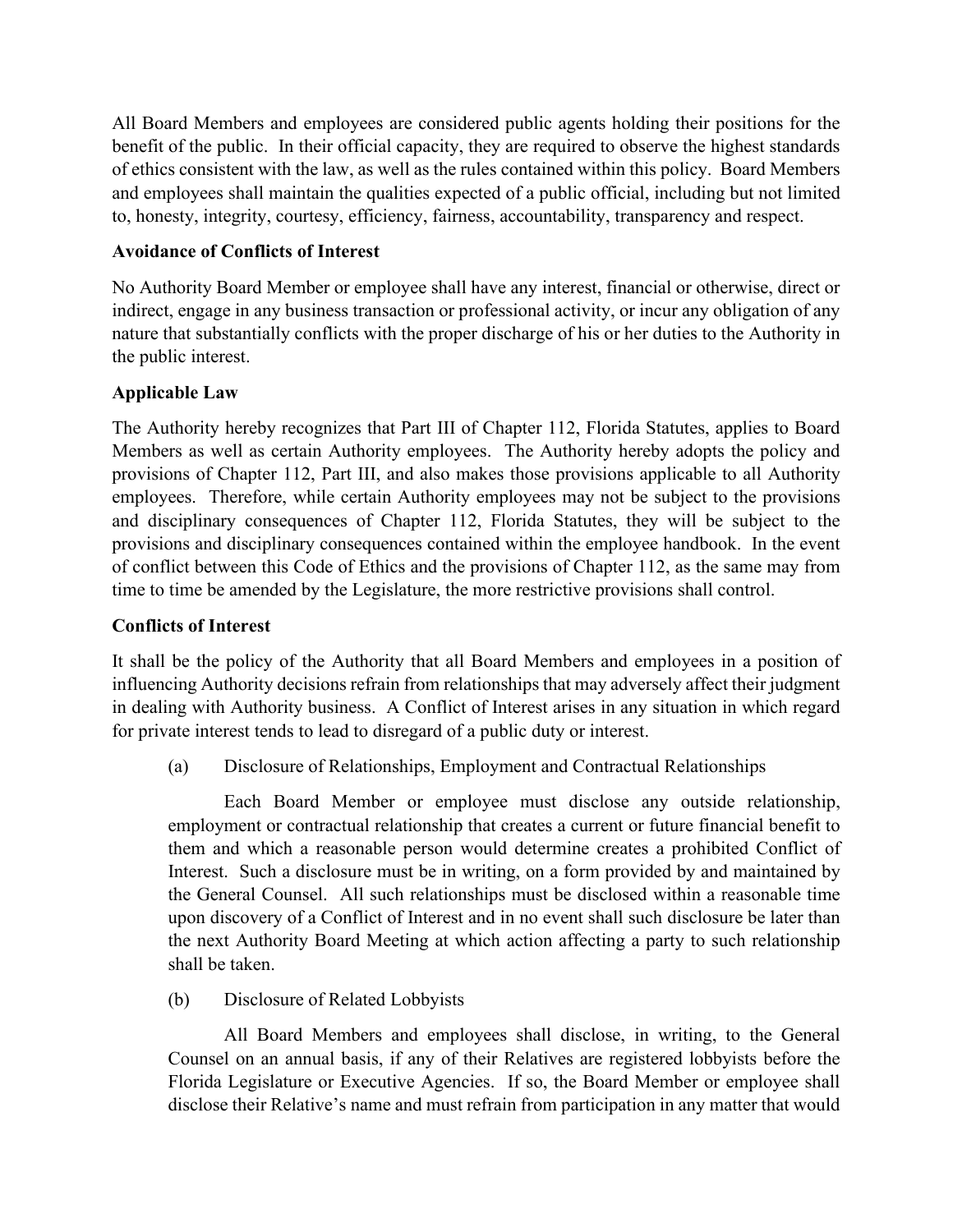contribute to the Relative's special gain or loss, and also recuse themselves from Authority activities involving their Relatives.

#### (c) Disclosure of Property Interests

All Board Members shall report any interest in real property that they have, or that a Relative, principal, client or Business Associate of theirs has, including, but not limited to, options to purchase or sell real property, whenever such property is located within a one-half mile radius of any actual or proposed Authority project. For purposes of this section, any actual or proposed Authority project shall mean any project for which a corridor has been identified in a public record, as defined in Chapter 119, Florida Statutes, provided that such a project has not been either: (1) officially abandoned or rejected by the Board; or (2) constructed and opened for use.

#### (d) Review of Disclosure Forms

All disclosure forms shall be reviewed by the General Counsel (except for forms filed by the General Counsel which shall be reviewed by the Executive Director). If a prohibited Conflict of Interest is determined to exist, the General Counsel (or Executive Director) shall bring the matter before the Board and recommend appropriate action.

#### (e) Avoidance of Conflicts

(1) Board Members and employees are prohibited from holding any employment or contractual relationship with any business entity or any agency which is subject to the regulation of, or doing business with, the Authority. Board Members and employees are also prohibited from having any employment or contractual relationship that will create a continuing or frequently recurring Conflict of Interest between his or her private interests and the performance of his or her public duties or that would impede the full and faithful discharge of his or her public duties.

(2) Board Members and employees shall not work for or have a material interest in a person or entity contracting (or proposing to contract) for goods or services if the Board Member, employee or consultant assists or participates in any advisory or decision-making capacity in procuring the contractual goods or services.

#### (f) Prohibition against Doing Business with the Authority

(1) Board Members and employees, acting on behalf of the Authority or acting as Purchasing Agents, are prohibited from knowingly, directly or indirectly, purchasing, renting, or leasing any real property, goods or services for the Authority from any business entity of which they, their Relative, or their Business Associate is an officer, partner, director, stockholder with a material interest or proprietor, or in which such Authority Board Member, employee, consultant or combination thereof has a material interest.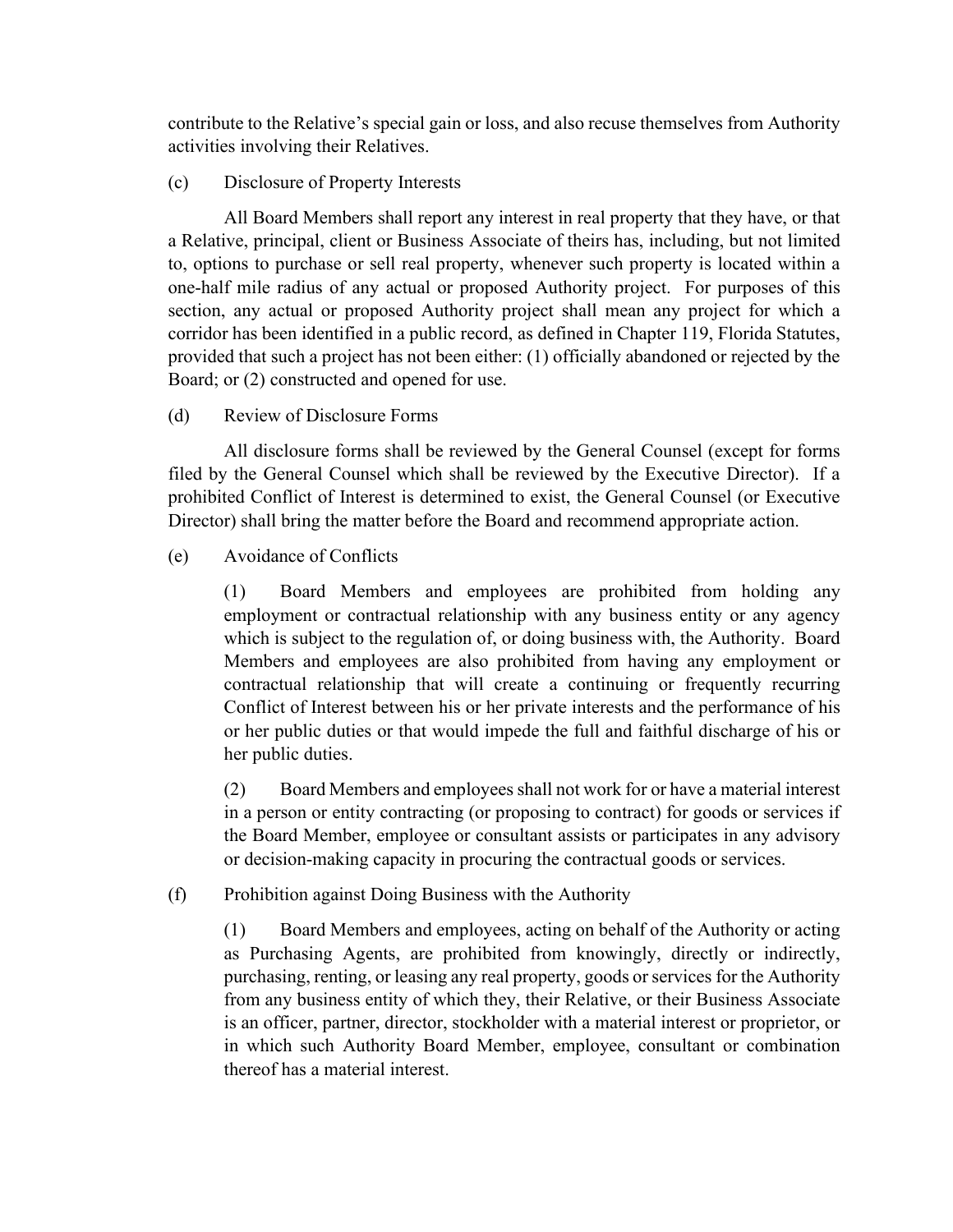(2) Board Members and employees, acting in their private capacity, are prohibited from renting, leasing or selling any real property, goods or services to the Authority.

### **Voting Conflicts of Interest**

(a) Voting and Participation

All Board Members must abstain from voting upon any matters that would inure to their special private gain or which they know would inure to the special private gain of their Relative or Business Associate. If an instance occurs where a Board Member recognizes a special private gain as described above, the Board Member shall, prior to the vote being taken on the matter, publicly state to the Authority the nature of the special private interest and within fifteen (15) days after the vote occurs or prior to the next Authority Board Meeting, whichever occurs first, disclose the nature of the interest in a memorandum filed with the General Counsel and such memorandum shall be incorporated into the minutes.

(b) Participation

Each Board Members is prohibited from participating in any Authority matter which would inure to his or her special private gain; which he or she knows would inure to the special private gain of any principle by whom he or she is retained, or to the parent organization or subsidiary of a corporate principal by which he or she is retained; or which he or she knows would inure to the special private gain of a Relative, principal, client, or Business Associate, without first disclosing the nature of his or her interest in the matter. Such disclosure, indicating the nature of the conflict, shall be made in a memorandum filed with the General Counsel before the meeting in which consideration of the matter will take place, and shall be incorporated into the minutes. Any such memorandum shall become a public record upon filing, shall immediately be provided to the other Board Members, and shall be read publicly at the meeting.

If the conflict is unknown prior to the meeting, then disclosure shall be made orally at the meeting when it becomes known that a conflict exists. A written memorandum disclosing the nature of the conflict shall then be filed within fifteen (15) days after the oral disclosure with the General Counsel and shall be incorporated into the minutes of the meeting at which the oral disclosure was made. Any such memorandum shall become a public record upon filing and shall immediately be provided to the other Board Members.

#### **Misuse of Public Position**

Board Members and employees are prohibited from using or attempting to use their position or relationship with the Authority or any property or resource which may be within their trust or perform their official duties to secure special privilege, benefit or exemption for the Board Member or employee.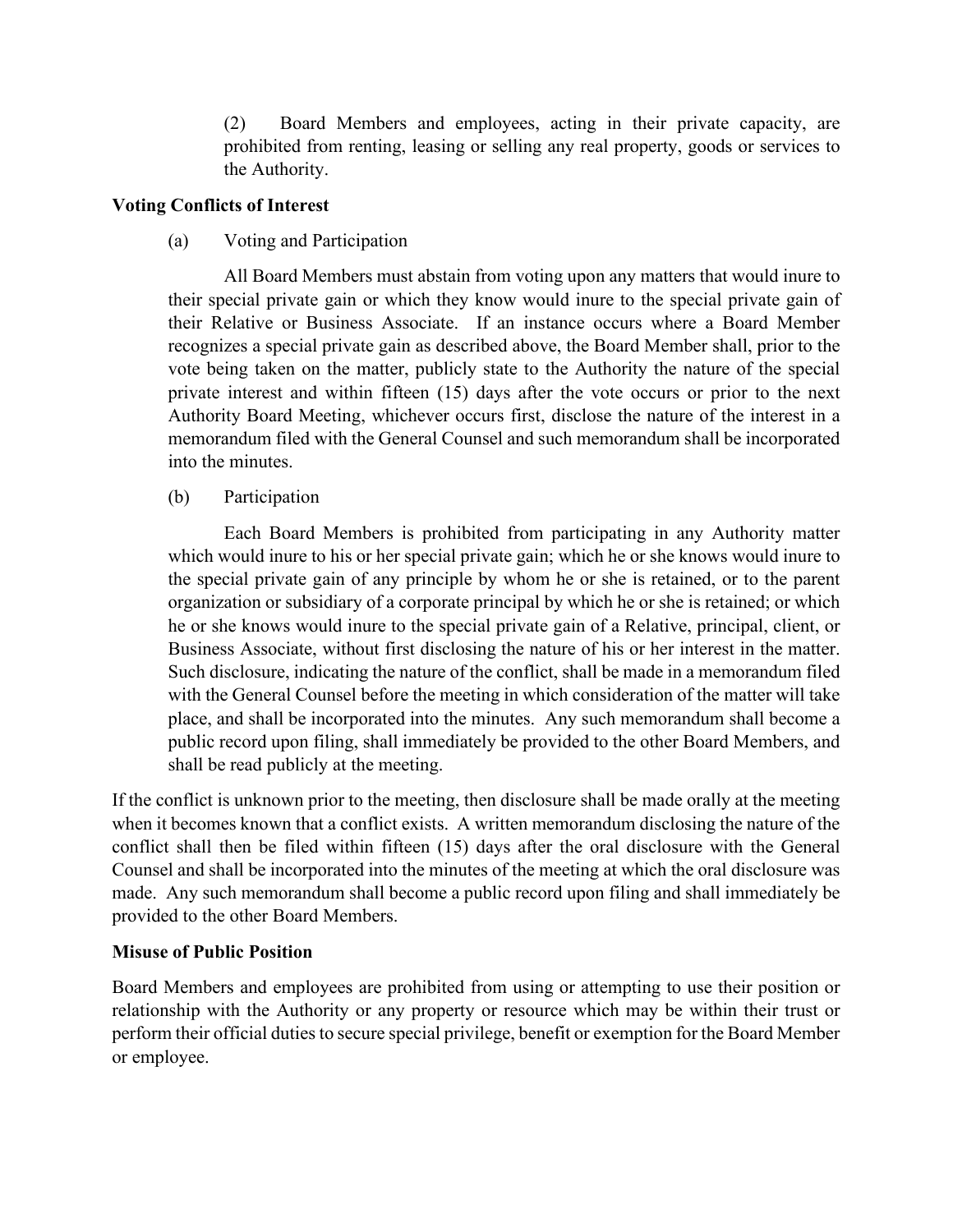# **Employees or Consultants as Board Members**

All Authority employees and Consultants are prohibited from serving on the governing board of the Authority during their term of employment or consulting contract.

# **Restrictions on Appointing, Employing and Contracting with Relatives**

(a) An Authority Board Member or employee may not appoint, employ, promote or advance or advocate for appointment, employment, promotion or advancement in or to a position at the Authority, any individual who is a Relative of such Board Member or employee.

(b) An individual may not be appointed, employed, promoted or advanced in or to a position at the Authority if such appointment, employment, promotion or advancement has been advocated by a Board Member or employee of the Authority who is a Relative of such individual.

# **Prohibition against Disclosure of Confidential Information**

No Board Member or employee shall disclose or use any information not available to the general public that was obtained as a result of such person's relationship or employment by the Authority for his or her personal gain or for the benefit of any other person or business entity.

# **Persons Required to File Financial Disclosures**

All Authority Board Members a must file a FORM 6, limited financial disclosure form pursuant to Florida Statutes, Section 112.3144. Members of the Authority who also serve in elective offices may be subject to and shall comply with any additional disclosure requirements as set forth in Florida Statutes. The Executive Director must file a FORM 1, financial disclosure pursuant to Florida Statutes, Section 112.3145(1)(a)(3).

## **Financial Disclosure Requirements**

The disclosure requirements are set forth on FORM 6, a copy of which may be obtained from the Florida Commission on Ethics. Such financial disclosures shall be completed in accordance with the requirements of Section 112.3144, Florida Statutes.

## **Political Activity, Limitations**

(a) No Board Member or employee shall use his or her official position, authority or influence arising from his or her relationship with the Authority for the purpose of interfering with an election or a nomination to office or coercing or influencing another person's activities or vote in connection therewith.

(b) No Board Member or employee shall coerce or attempt to coerce any other Board Member, employee, consultant, vendor or independent contractor to pay, lend, or contribute any part of his or her salary, or any money or anything else of value, to any party, committee, organization, agency or person for political purposes.

(c) Employees and Board Members may express opinions on candidates or issues and participate in political campaigns only during off duty hours and Board Members shall refrain from expressing such opinions at times when they are engaged in Authority business. No employee